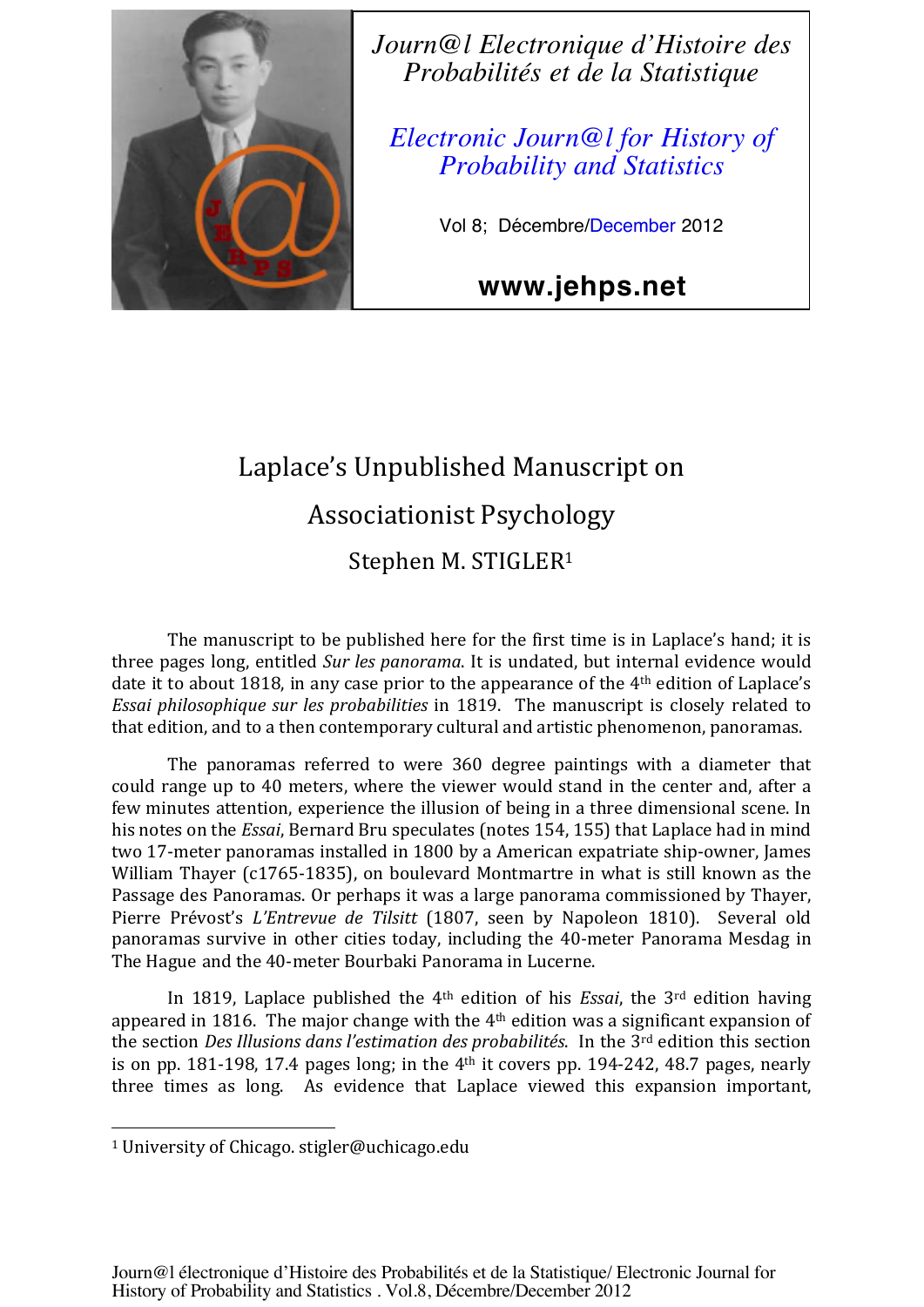#### TABLE DES MATIÈRES.

immun

| ESSAI PHILOSOPHIQUE SUR LES PRO-<br>BABILITES pag.                  | ı               |
|---------------------------------------------------------------------|-----------------|
|                                                                     |                 |
| De la Probabilité                                                   | $\overline{a}$  |
| Principes généraux du Calcul des Probabilités                       | 12              |
| $De l'Espérance \ldots \ldots \ldots \ldots \ldots \ldots \ldots$   | $\overline{24}$ |
| Des Méthodes analytiques du Calcul des Probabilités,                | 3 <sub>1</sub>  |
| APPLICATIONS DU CALCUL DES PRO-                                     |                 |
| $BABILITES \ldots \ldots \ldots \ldots \ldots \ldots \ldots \ldots$ | 70              |
|                                                                     | ib.             |
| Des Inégalités inconnues qui peuvent exister entre                  |                 |
| les chances que l'on suppose égales                                 | 72              |
| Des Lois de la Probabilité, qui résultent de la mul-                |                 |
| tiplication indéfinie des évènemens                                 | 77              |
| Application du Calcul des Probabilités, à la Phi-                   |                 |
| losophie naturelle                                                  | 93              |
| Application du Calcul des Probabilités, aux Sciences                |                 |
|                                                                     | 133             |
| De la Probabilité des témoignages                                   | 135             |
| Des choix et des décisions des assemblées                           | 156             |
| De la Probabilité des Jugemens des tribunaux                        | 163             |
| Des Tables de mortalité, et des durées moyennes de la               |                 |
| vie, des mariages, et des associations quelconques, 172             |                 |
| Des Bénéfices des établissemens qui dépendent de la                 |                 |
| probabilité des évènemens                                           | 183             |
|                                                                     |                 |

## Figure 1. The two-page Table des Matières for the 4th edition of the Essai (1819).

### TABLE DES MATIÈRES. Des Illusions dans l'estimation des probabilités, p. 194

Des diverses causes d'illusion.

Un grand nombre de ces causes tiennent aux lois de la Psychologie. ou, ce qui revient au même, de la Physiologie étendue au-delà des limites de la Physiologie visible.

Lois de Psychologie.

Principe de la sympathie.

Principe de l'association des idées.

Modifications du sensorium et des impressions intérieures d'un objet, par l'impression souvent répétée du même objet sur plusieurs sens.

ROINSCROINE MART

Influence réciproque des impressions reçues simultanément par le même sens, ou par des sens différent, ou rappelées par la mémoire.

Le penchant qui nous poete à réaliser les objets de nou impressions tient à un caractère particulier qui distingue ces impressions, des produits de ll'imagination, et des traces de la mémoire. Ce penchant trompé dans les rêves et dans les visions.

Des somnambules et des visionnaires,

Le penchant qui nous porte à croire à l'existence passée des objets rappeles par la mémoire, tient à un escactère particulier qui distingue ces traces, des produits de l'imagination.

Effets de la mémoire.

Par de fréquentes répétitions, les opérations et les mouvemens du sensorium deviennent faciles et comme naturels.

Effets de cotte facilité.

Influence de l'attrotiva surfes opérations de l'entendement humain. Explication des effets des panoramas.

La répétition d'actes qui découleus d'une disposition particulière du sensorium, peut faire naître cette disposition.

fattuence de ce principe sur la croyance. . . . .

Comment on peut, dépuise les illusions, qué en réculsent. [1] al-

Les vibrations du sensorium et les mouremens qu'elles produisente cont assujétis aux lois de la Dynamique, et la contrataction de la

Des divers moyens d'approcher de la certitude. ... 24ª Notice historique sur le Calcul des Probabilités... 253 Por Peneficio des duabliciens sabiat de gadent au ca

Journ@1 électronique d'Histoire

History of Probability and Statistics . Vol.8, Décembre/December 2012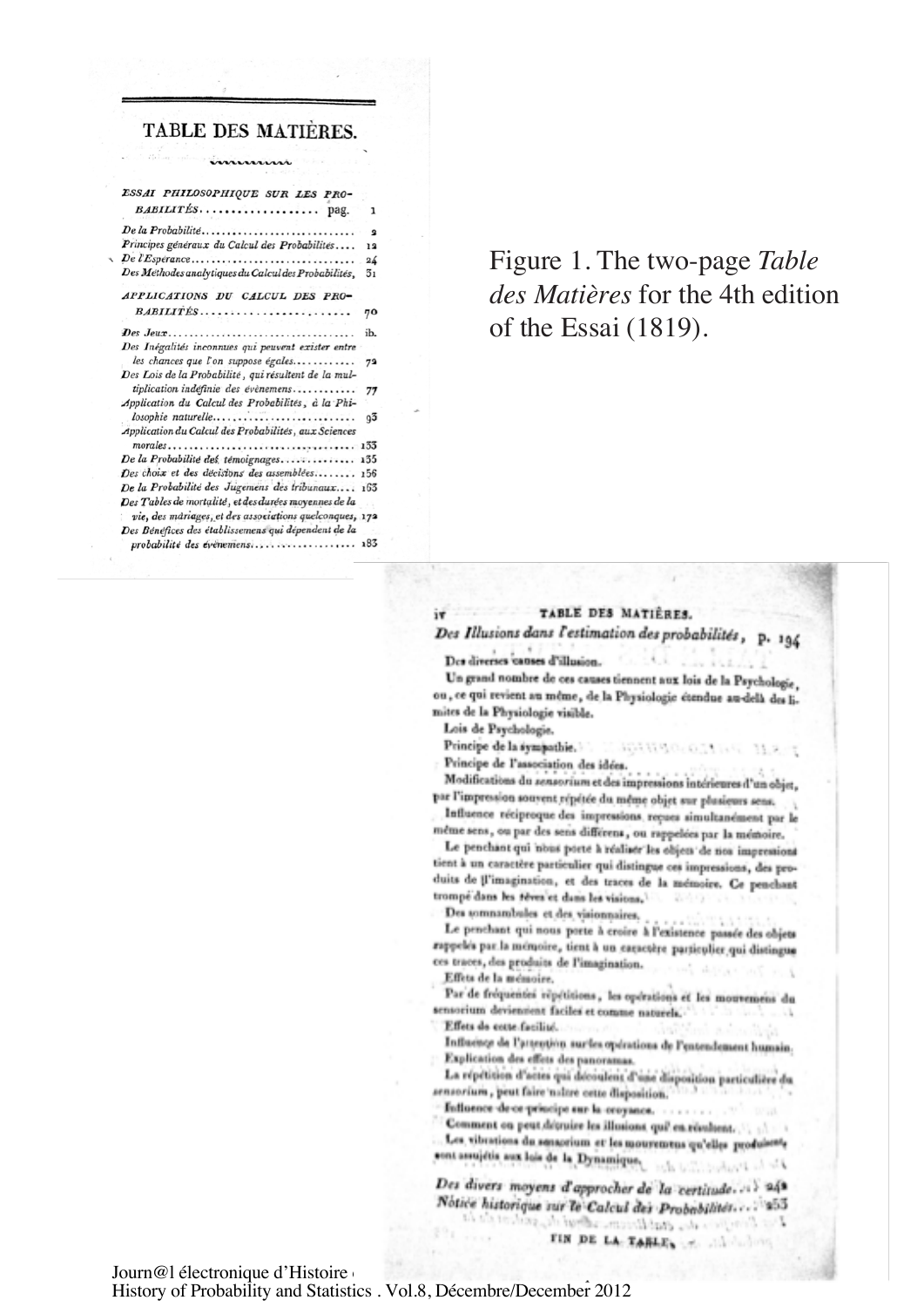consider the fact that with this 4<sup>th</sup> edition, he expanded the coverage in the Table des *Matières* of this section alone to a full page; every other section in the work received but a single line (see Figure 1). Indeed, the detail he provided in the Table for Des Illusions is, after the first line, entirely concerned with the newly added material. This new material has not received much attention from historians. One contributing factor may be that, as Dale (1995) notes, the new material was entirely omitted from the first and most widely circulated English translation by Truscott and Emory in 1902, reprinted by Dover in more recent times, without any notice to the reader and contrary to their claim the translation was from the  $6<sup>th</sup>$  edition (1840) which did include the material.

In the earlier editions, *Des Illusions* had been exclusively concerned with illusions related to probabilities derived from objectively measured quantities. For one example, he claimed that people tended to overestimate the chance of success in the lottery. For another, he offered a corrective to what we now refer to as the "maturity of chances", the naïve gambler's belief that if an event has occurred the same way several times in a row (e.g. a sequence of Heads from a tossed coin or a sequence of male births), then the contrary event (Tails or a female birth) is more likely to follow. Laplace from his earliest work on inverse probability knew that if there was any difference in the chances, it was in the opposite direction. And for a third example, he cautioned about inferring probabilities from incomplete accounts:

"The coincidence of several remarkable events with the predictions of astrologers, fortune-tellers, and soothsayers, with dreams, with numbers and days reputed to be lucky or unlucky, etc., has given birth to a multitude of widespread prejudices. People do not reflect upon the large number of non-coincidences which have made no impression or which are unknown. However, it is only the ratio of the one to the other that could give the probability of the causes they attribute to the coincidences. If this ratio were known, it would doubtless confirm what common sense and reason tell us regarding these prejudices. Thus the philosopher of antiquity, shown the *ex-voto* [votive offerings] in a temple of all those who (after having invoked the god worshipped there) were saved from shipwreck, put a question in accord with the calculus of probabilities when he asked how many of the such an invocation." (*Essai* First Edition, 1814, page 77)

The extensive new material in the 4<sup>th</sup> Edition went in new directions, to logy and subjective impressions, as opposed to objective measures. His psychology and subjective impressions, as opposed to objective measures. viewpoint was rooted in earlier work by the Englishman David Hartley (who is not mentioned) and the French philosopher Charles Bonnet (who is cited). (Bru's 1986 edition and Dale's 1995 translation include scholarly notes giving the appropriate references.) That approach has come to be called Associationist Psychology: our actions are in large measure governed by slight, even subliminal clues that we associate with past events or even distant memories. If there was any novelty in Laplace's new material, it was his claim that these associations led to the estimation of probabilities by the same principles that governed with objective data. For example, the evidentiary impact of sense impressions grows with repetition, as with quantitative data. And the illusions based upon sense impressions also follow a similar time trajectory: in estimating probabilities subjectively we overweight recent sense impressions just as we overweight recent data.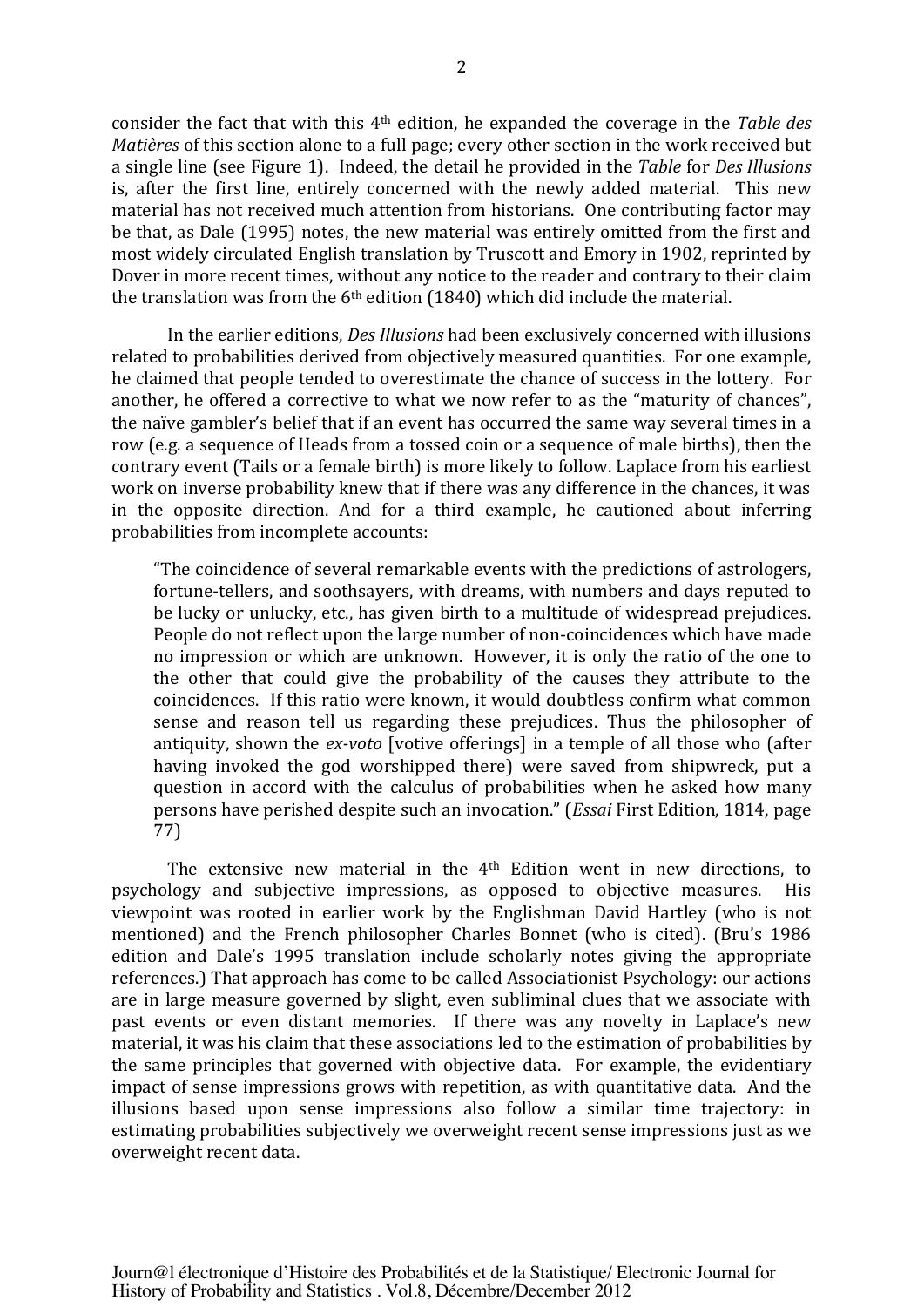Laplace noted that effect of sustained attention would greatly influence the impression, and one example he gave was panoramas:

"These principles explain the singular effects of panoramas. When the artist has accurately followed the rules of perspective, the picture is received on the retina as if it were real. The spectator is then in the same state that he would be in if he were in the real scene. But the perspective given by the artist is never sufficiently exact for the identity to be perfect. Moreover, weak extraneous impressions mix themselves up with the principal sensations that are intended to produce the perspective, interfering with the illusion. By giving due attention to the panorama, this interference can be overcome; but to achieve the effect the attention must be sustained over a time  $-$  long or short. dependent on the propensities of the sensorium and the perfection of the panorama. In all those I have seen, an interval of several minutes has been needed for me to acquire a complete illusion." (translated from the 4<sup>th</sup> Edition, pp. 232-233)

The manuscript *Sur les panorama* is not included in the additional material in *Des Illusions*, but many of its phrases are and some of the text in *Des Illusions* reads like a lightly rewritten version, suggesting that Sur les panorama is a previous draft that Laplace later revised to include in the 1819 edition of the *Essai*. For example, consider the single paragraph of the manuscript that discusses panoramas:

"Je viens presentement aux effet, des panorama. L'art de la perspective consiste a tracer sur le fond de la retine, les mesmes images qu'y tracent des objets reels. Mais quelque parfaite que soit le perspective, cette identité d'images n'est jamais entiere. Tousjours des sensations étrangeres, se melent a la sensation principale; mais celle çi par l'attention qu'on lui donne, finit par effacer les sensations accessoires; car c'est encore un principe de l'economie animale, que nous pouvons par l'attention, rendre plus vives, les images interieures, & faire ainsi disparaitre les autres traces qui les accompagnent. Cette disparition n'est pas subité; elle a bien par degrés, & le tems qu'elle exige est plus ou moins long, suivant que la perspective est moins ou plus parfaite. Dans les panorama, ou l'on n'est environné que de perspectives qui se correspondent, on éprouve moins de ces sensations étrangeres, & l'illusion doit etre a la fois plus prompte & plus complette."

Contrast this with the corresponding single paragraph (translated above) on panoramas in the *Essai*:

"Ces principes expliquent les singuliers effets des panoramas. Quand les règles de la perspective y sont bien observées, les objets se peignent sur la rétine, comme s'ils étaient réels. Le spectateur est donc alors dans l'état que ferait naître la réalité des objets. Mais la perspective n'est jamais assez exacte, pour que l'identité soit parfaite. D'ailleurs les impressions étrangères, quoique faibles, se mêlant aux sensations principales que produit la perspective, nuisent d'abord à l'illusion. L'attention donnée au panorama les efface; mais il faut pour cela, un temps plus or moins long, dépendant des dispositions du sensorium, et de la perfection du panorama. Dans tous ceux que j'ai vus, un intervalle de quelques minutes m'a été nécessaire pour acquérir une illusion complète." (*Essai*, 4<sup>th</sup> ed p. 232-233)

The two passages agree generally in sense and in certain phrases, but they are nonetheless quite different. When Laplace revised his own works, his strong tendency was to change only incrementally, to add or delete words or phrases, or add all new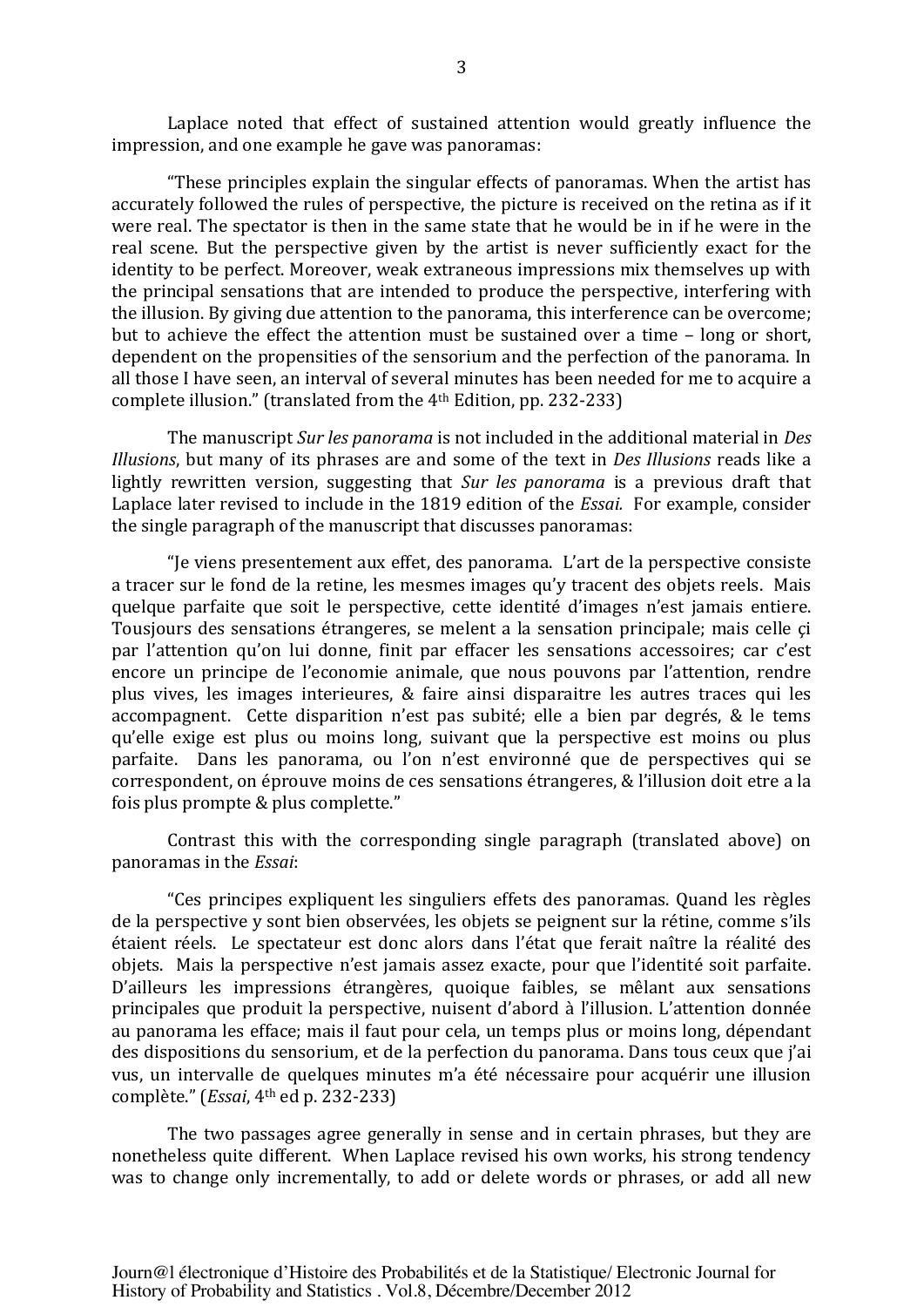paragraphs or sections, but not to rewrite existing passages without changing the sense considerably. The inference from this is that he did not have the manuscript at hand when he revised the *Essai*; rather he rewrote anew from memory. By the time of the revision the manuscript was lost or in other hands. The history of the manuscript and how it came to America would seem to support that latter view.

I acquired the manuscript from a San Francisco rare book dealer in 1989, but it arrived in America in 1831 in the possession of Jean-Nicolas Nicollet (1786-1843). Nicollet was a protégé of Laplace's at the Observatoire de Paris from 1817. The definitive source for biographical information about Nicollet is Bray (2008), which new information from his family and from his scattered correspondence, correcting errors in early French biographical accounts. Nicollet was a loyal aide to Laplace, making many observations in support of Laplacian projects, including of the libration of the moon, leading to several publications and his twice being awarded the Lalande Medal. And Laplace was loyal to him, strongly but unsuccessfully supporting his candidacy for membership in the Académie in 1825. On the occasion the vigorous opposition of Jean-François Arago won out, as Damoiseau was elected by a vote of 45 to 3. In his later autobiographical account, Arago described Nicollet as "a man without talent, and, moreover, suspected of misdeeds which reflected on his honour in the most serious degree." (Arago, 1870) Arago's view may have been colored by religion (Nicollet was Roman Catholic) or jealousy (Laplace's preference for a younger man). But in any event, after the death of Laplace Nicollet's path was blocked by Arago. Among other pursuits, Nicollet invested for himself and others in the Bourse, but in July 1830 he was ruined when government bonds suddenly fell 4% and in December 1831 he left without notice for America. Arago was to write, "M. Nicollet had run away to America, and the Bureau des Longitude had a warrant passed to expel him ignominiously from its bosom." Bray implies that the knowledge he would be received by American members of the Sulpician Society, as well as his blocked career and bankruptcy would have made the decision to emigrate an easy one. In America he gained employment with the United States Coast and Geodetic Survey, where he was tasked with mapping the upper reaches of the Mississippi River. The map he prepared with the assistance of John C. Frémont was published in 1843 and was a model of what could be accomplished under difficult frontier conditions. Frémont later gained fame an an explorer (he was known as "the great pathfinder"), served as a U.S. Senator from California, and ran for President in 1856 as the first candidate of the anti-slavery Republican Party (his slogan was "Free" soil, free men, Frémont"). Today Nicollet is nowhere better remembered than in Minneapolis, Minnesota, where both a prominent avenue and a shopping mall are named after him.

I. W. Thayer, the entrepreneur behind the Parisian panoramas, made a fortune trafficking in nationalized Church property ("biens nationaux") during the revolutionary period, and his two sons became Sénateurs in the Second Empire. One son, Edouard-James Thayer (1802-1859), entered the Ecole Polytechnique in 1822 and may have crossed paths with Laplace or Nicollet at some point, perhaps even as one of Nicollet's unfortunate investors.

Evidently Nicollet had acquired the manuscript from Laplace, perhaps even in 1818, and kept it with him for the rest of his life. What happened to the manuscript after Nicollet's death is uncertain. It may have been a part of the contents of a box he left with the Coast and Geodetic Survey that was only rediscovered and opened in 1921